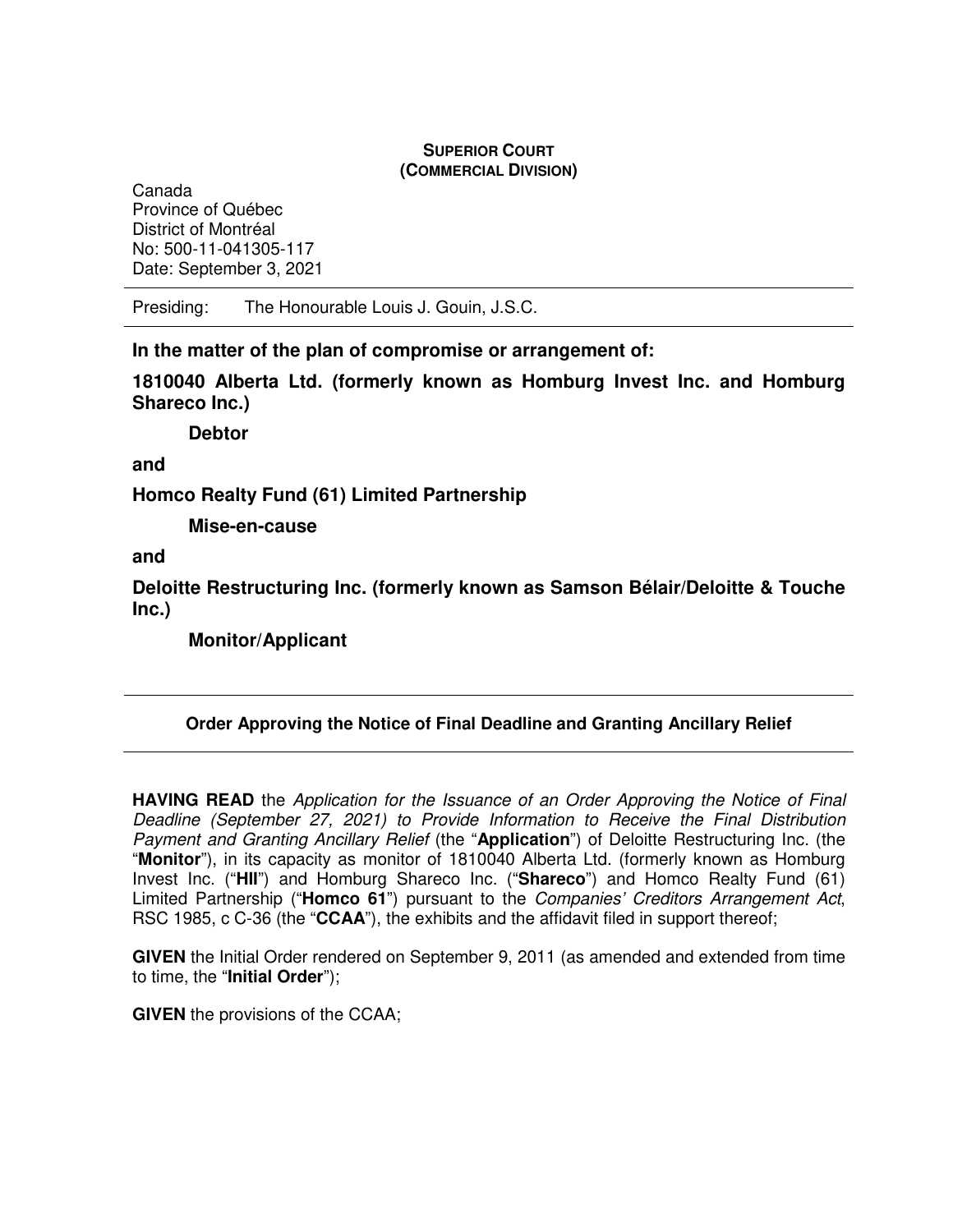## **THE COURT:**

- [1] **GRANTS** the Application.
- [2] **DECLARES** that all capitalized terms used but not otherwise defined in the present Order (this "**Order**") shall have the meanings ascribed to them in the HII/Shareco Plan (as defined below).

## **Service**

- [3] **ORDERS** that any prior delay for the presentation of the Application is hereby abridged and validated so that the Application is properly returnable today and hereby **DISPENSES** with any further service thereof.
- [4] **PERMITS** service of this Order at any time and place and by any means whatsoever.

### **Definitions**

- [5] **DECLARES** that the following terms in this Order shall, unless otherwise indicated, have the following meanings ascribed thereto:
	- 5.1 "**Affected Creditors**" means, collectively, the "Affected Creditors" under the HII/Shareco Plan and the "Homco 61 Affected Creditors" under the Homco 61 Plan;
	- 5.2 "**Bondholders with Missing or Incomplete Information**" means bondholders (or their successors) with Proven Claims who have not received the Final Distribution Payment(s) to which they are entitled, which payments could not be completed due to missing or incorrect information;
	- 5.3 "**Change Request Form**" means the form attached to the Notice of Final Deadline to be completed by Bondholders with Missing or Incomplete Information.
	- 5.4 "**Final Deadline**" means 5:00 p.m. (Montréal Time) on September 27, 2021;
	- 5.5 "**Final Distribution**" means the final distribution under the Plans;
	- 5.6 "**Final Distribution Payment**" means the payment to which Affected Creditors are entitled as part of the Final Distribution pursuant to the Plans;
	- 5.7 "**HII/Shareco Plan**" means the Fifth Joint Amended and Restated Plan of Compromise and Reorganization of 1810040 Alberta Ltd. (formerly known as HI and Shareco) pursuant to the Companies' Creditors Arrangement Act, R.S.C. 1985, c. C-36, as amended, and the Business Corporations Act (Alberta), R.S.A. 2000, c. B-9, as amended, dated June 30, 2014;
	- 5.8 "**Notice of Final Deadline**" means the notice to be published on the Monitor's website and sent to the Bondholders with Missing or Incomplete Information in accordance with paragraphs [8] and [9] of this Order which shall inform such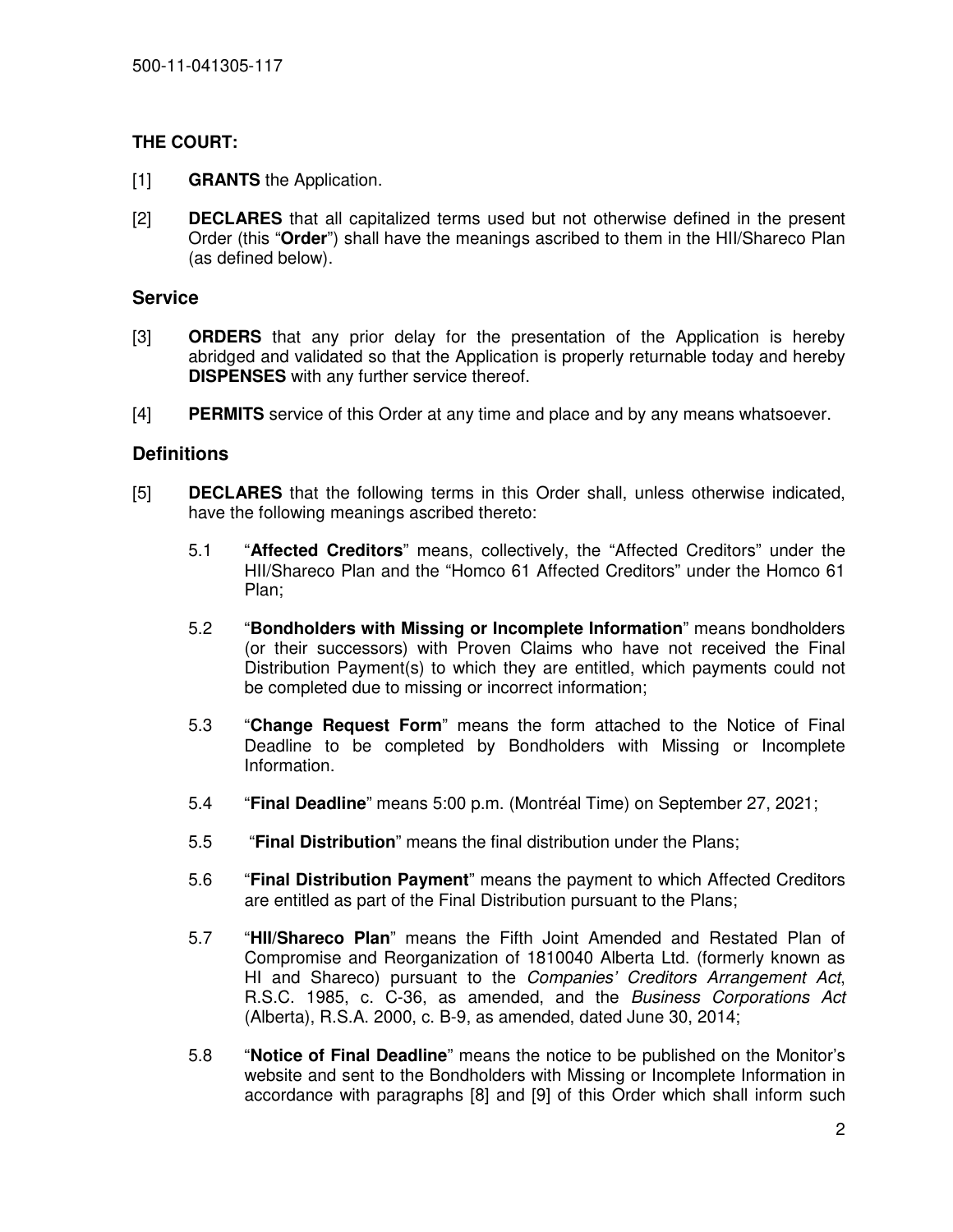bondholders of the Final Deadline, being substantially in the form of **Schedule "A"** hereto;

- 5.9 "**Plans**" means, collectively, the HII/Shareco Plan and the Homco 61 Plan;
- 5.10 "**Proven Claim**" means a "Proven Claim" under the HII/Shareco Plan or "Homco 61 Proven Claim" under the Homco 61 Plan.

### **Extension of the Stay Period**

[6] **EXTENDS** the Stay Period and the application of the Initial Order until October 29, 2021.

### **Notice of Final Deadline**

- [7] **APPROVES** the Notice of Final Deadline.
- [8] **ORDERS** that the Monitor shall publish on its website at http://www.deloitte.com/ca/homburg-invest, on or before the day that is five days after the date of this Order, the Notice of Final Deadline.
- [9] **ORDERS** that the Monitor shall send to each Bondholder with Missing or Incomplete Information, by email at their last known email address, if any, a copy of the Notice of Final Deadline.
- [10] **DECLARES**, for greater certainty, that the Monitor shall not be required to publish the Notice of Final Deadline in any newspaper or any other forum.
- [11] **ORDERS** that the right of Bondholders with Missing or Incomplete Information to receive a Final Distribution Payment who do not send to the Monitor a duly completed Change Request Form or who provide incomplete or unsatisfactory information in the Change Request Form by the Final Deadline shall be forever discharged and forever barred, without any compensation, notwithstanding any Applicable Laws to the contrary.
- [12] **DECLARES** that any remaining amount after the Final Deadline, if any, will be treated pursuant to a final determination which will be sought from the Court at an ulterior date.
- [13] **DECLARES**, for greater certainty, that the Final Distribution Payment to those bondholders for which a Final Distribution Payment has bounced and were returned to the Monitor net of bank fees charged by the applicable banks, shall be made net of such bank fees charged by the applicable banks, and **RATIFIES** any Final Distribution Payment made net of the fees charged by the applicable banks prior to the date of this Order.

## **General Provisions**

[14] **RELIEVES** the Monitor from any duty to file a report in connection with the Application, including with respect to the extension of the Stay Period.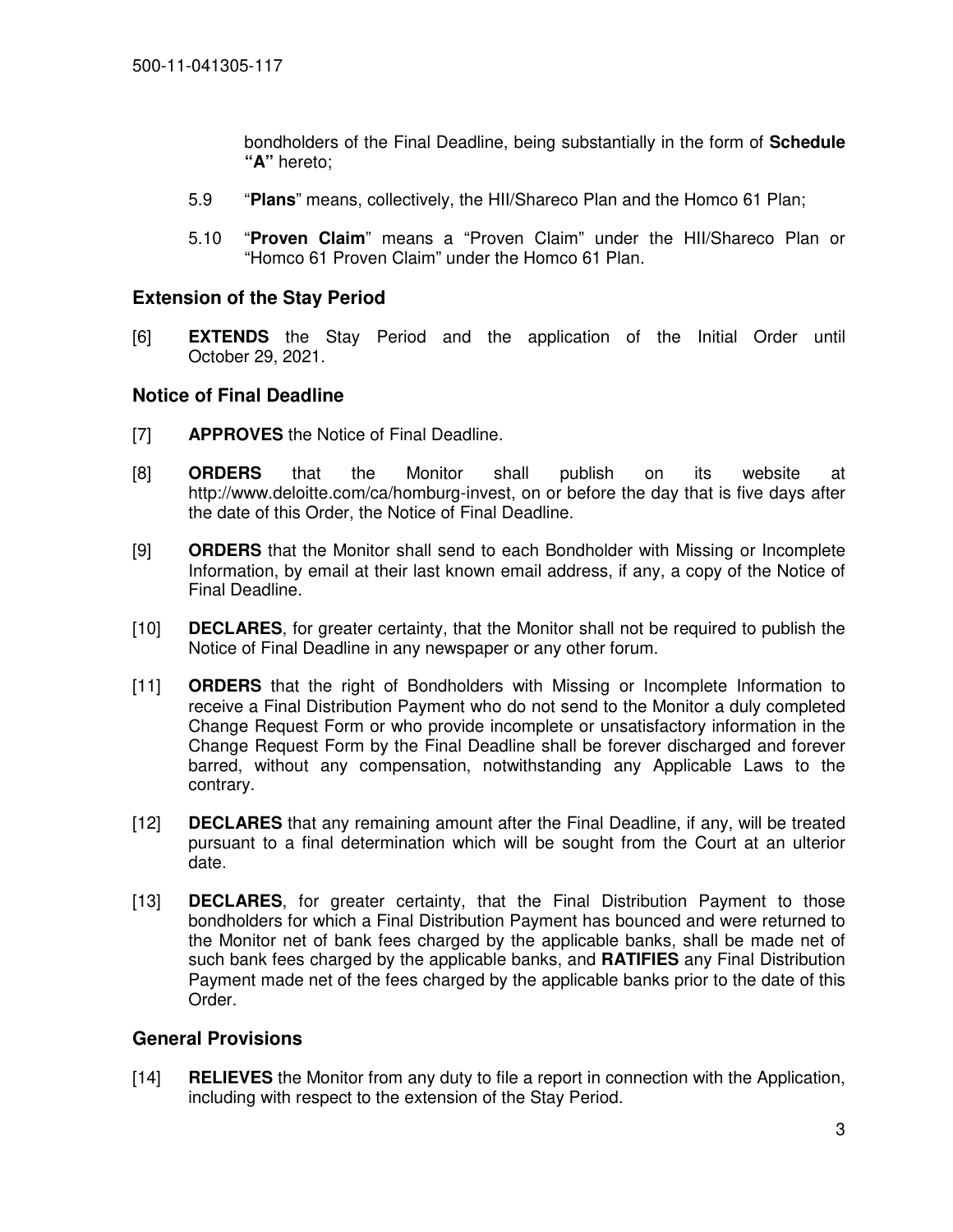- [15] **ORDERS** the provisional execution of this Order notwithstanding appeal, and without the requirement to provide any security or provision for costs whatsoever.
- [16] **THE WHOLE** without costs.

| Louis Joseph | Signature numérique de Louis<br>Joseph Gouin |
|--------------|----------------------------------------------|
| Gouin        | Date: 2021.09.03 05:14:31<br>$-04'00'$       |
|              |                                              |

 **The Honourable Louis J. Gouin, J.S.C.**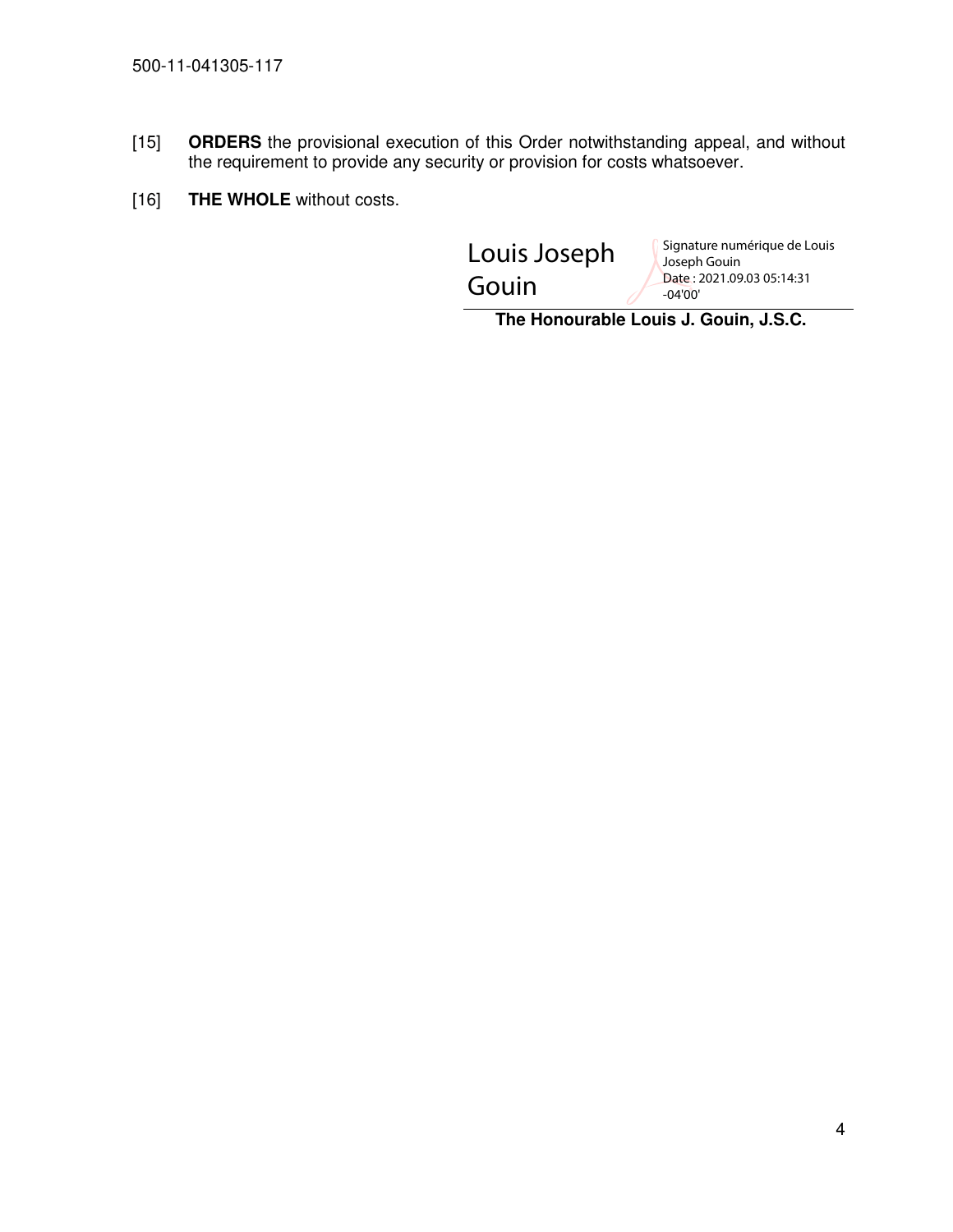## **Schedule A Notice of Final Deadline (September 27, 2021) to Provide Information to Receive the Final Distribution Payment**

See attached.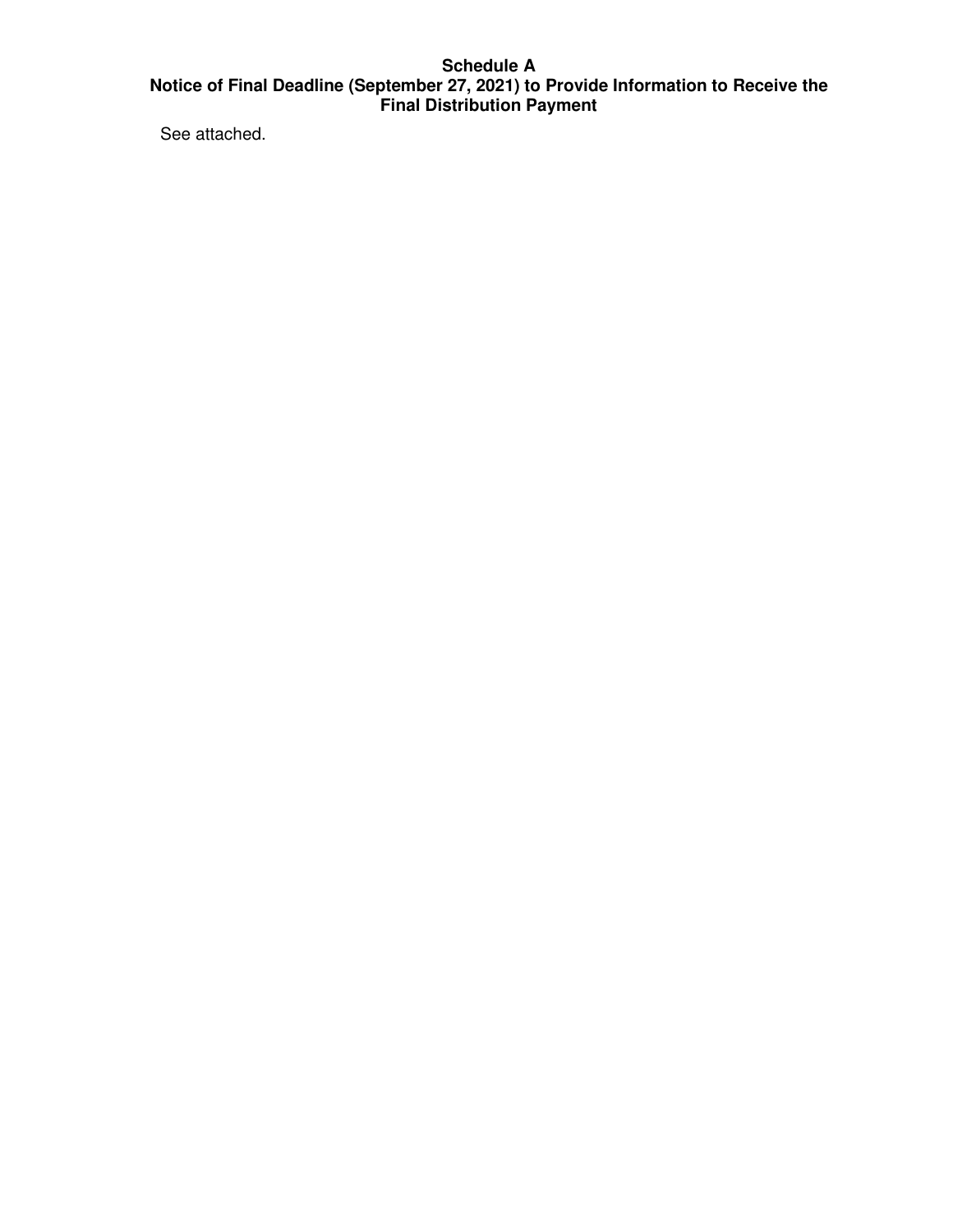# NOTICE OF FINAL DEADLINE TO PROVIDE INFORMATION TO RECEIVE THE FINAL DISTRIBUTION PAYMENT

# **PROVINCE OF QUÉBEC**

**DISTRICT OF MONTRÉAL** 

## **CANADA** SUPERIOR COURT

(Commercial Division)

(sitting as a Court designated pursuant to the *Companies' Creditors Arrangement Act*, R.S.C. 1985, c. C-36, as amended)

No.: 500-11-041305-117 **IN THE MATTER OF THE PLAN OF COMPROMISE OR ARRANGEMENT OF:** 

> **1810040 ALBERTA LTD. (**formerly known as **HOMBURG INVEST INC.** and **HOMBURG SHARECO INC.)**

> > **Debtor**

-and-

**Homco Realty Fund (61) Limited Partnership** 

**Mise-en-cause** 

-and-

**Deloitte Restructuring Inc. (**formerly known as **Samson Bélair/Deloitte & Touche Inc.)** 

**Monitor**

## **NOTICE OF FINAL DEADLINE (SEPTEMBER 27, 2021) TO PROVIDE INFORMATION TO RECEIVE THE FINAL DISTRIBUTION PAYMENT**

All capitalized terms not otherwise defined in this Notice shall have the meanings ascribed thereto in the Fifth Joint Amended and Restated Plan of Compromise and Reorganization of 1810040 Alberta Ltd. (formerly known as Homburg Invest Inc. and Homburg Shareco Inc.) ("**HII**") pursuant to the *Companies' Creditors Arrangement Act*, R.S.C. 1985, c. C-36, as amended, and the *Business Corporations Act* (Alberta), R.S.A. 2000, c. B-9, as amended, dated June 30, 2014 (the "**Plan**"), a copy of which is available at http://www.deloitte.com/ca/homburg-invest.

**TAKE NOTICE THAT**, on March 25, 2021, Deloitte Restructuring Inc., in its capacity as Monitor of HII published the Notice of Final Distribution in the several Dutch and Canadian newspapers designated in the Plan, informing the Affected Creditors (including the bondholders) that the Monitor will proceed with the final distribution under the Plan on or after April 27, 2021 (the "**Final Distribution**"). As per the Notice of Final Distribution, all Affected Creditors who had not yet received a distribution from the Monitor in respect of their Proven Claims, or who were holding one or more uncashed cheques from the Monitor in respect of distributions on account of such Proven Claims, had to provide such information to the Monitor at the latest on April 26, 2021 (the "**Distribution Deadline**") to participate to the Final Distribution. The Notice of Final Distribution, in accordance with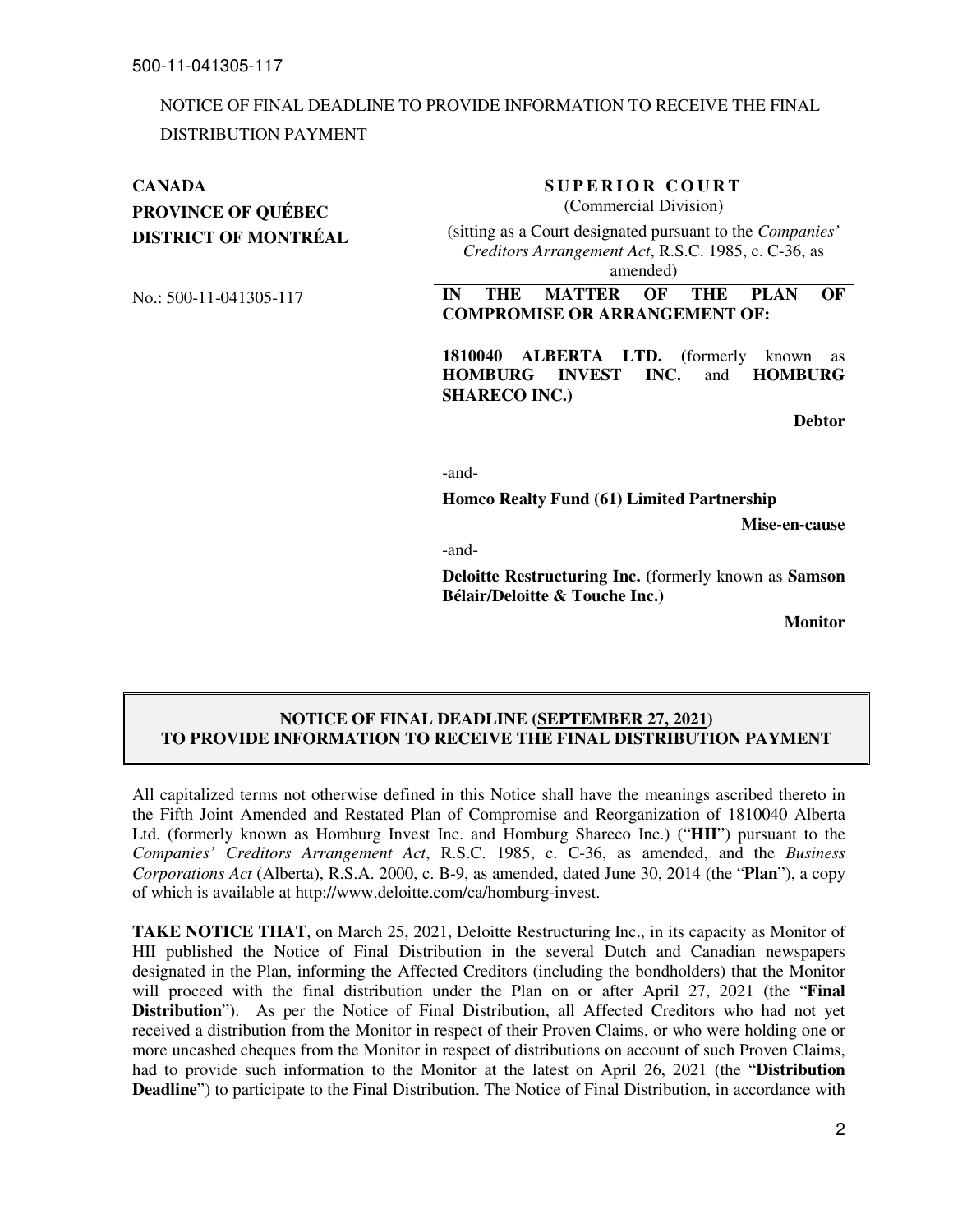the Plan and the HII/Shareco Sanction and Vesting Order, further provided that, after the Distribution Deadline, the Proven Claims of any Affected Creditor with respect of unclaimed or uncashed distributions shall be forever discharged and forever barred, without any compensation therefore, notwithstanding any Applicable Laws to the contrary, and the Cash amount held by the Monitor would return to the Cash Pool or the Asset Realization Cash Pool pursuant to and in accordance with the Plan.

**TAKE NOTICE THAT**, on May 14, 2021, the Final Distribution payments under the Plan and the Homco 61 Plan were processed by the Monitor to all Affected Creditors and Homco 61 Affected Creditors with Proven Claims, including to all the bondholders (or their successors) who had provided banking information before the Distribution Deadline.

**TAKE NOTICE THAT**, following the Final Distribution, the bank processing the wire transfers advised the Monitor that several Final Distribution payments could not be completed due to closed bank accounts or incorrect banking information, and these wires were returned to the Monitor (net of the fees charged by the applicable banks).

**TAKE NOTICE THAT**, following the Final Distribution, the Monitor, with the support of Stichting Homburg Bonds in its capacity as trustee to the bondholders, has performed extensive work and communicated or tried to communicate with all the possible bondholders, or their successors, for which the Final Distribution payments could not be completed, and has since received missing information from some of them and processed such information in order to proceed with their Final Distribution payment (net of the fees charged by the applicable banks). Despite the work that have been completed by the Monitor and the Trustee, there is a number of cases that could not be resolved as of the date of this Notice of Final Deadline to Provide Information to Receive the Final Distribution Payment.

**TAKE NOTICE THAT the Monitor needs updated information from those bondholders (or their successors) with Proven Claims or Homco 61 Proven Claims who have not yet received the Final Distribution payment(s) to which they are entitled, which payments could not be completed to this date due to missing or incorrect information (the "Bondholders with Missing or Incomplete Information").** 

**TAKE NOTICE THAT** the Bondholders with Missing or Incomplete Information are required to send to the Monitor the attached "Change Request Form" together with the appropriate supporting documents according to their situation:

- Copy valid ID such as a passport (mandatory in all situations);
- Testament and death certificate and / or any other document supporting the eligibility of the individual requesting the changes;
- Extract of the chamber of commerce for those who are acting on behalf of a company;
- Extract of a bank statement if considered relevant to demonstrate the account owner and the banking information to use; and/or
- Any other relevant document to other situations, see instructions on the Form

**TAKE NOTICE THAT** the Bondholders with Missing or Incomplete Information must send to the Monitor, by email at **homburginvestccaa@deloitte.ca**, their duly completed Change Request Form along with the required supporting documents as soon as possible, but **no later than Monday, September 27, 2021**. The Monitor, during the month of October 2021, expects to proceed with the last Final Distribution payments (net of the fees charged by the applicable banks) to those Bondholders with Missing or Incomplete Information who will have submitted their complete and satisfactory by the deadline of September 27, 2021.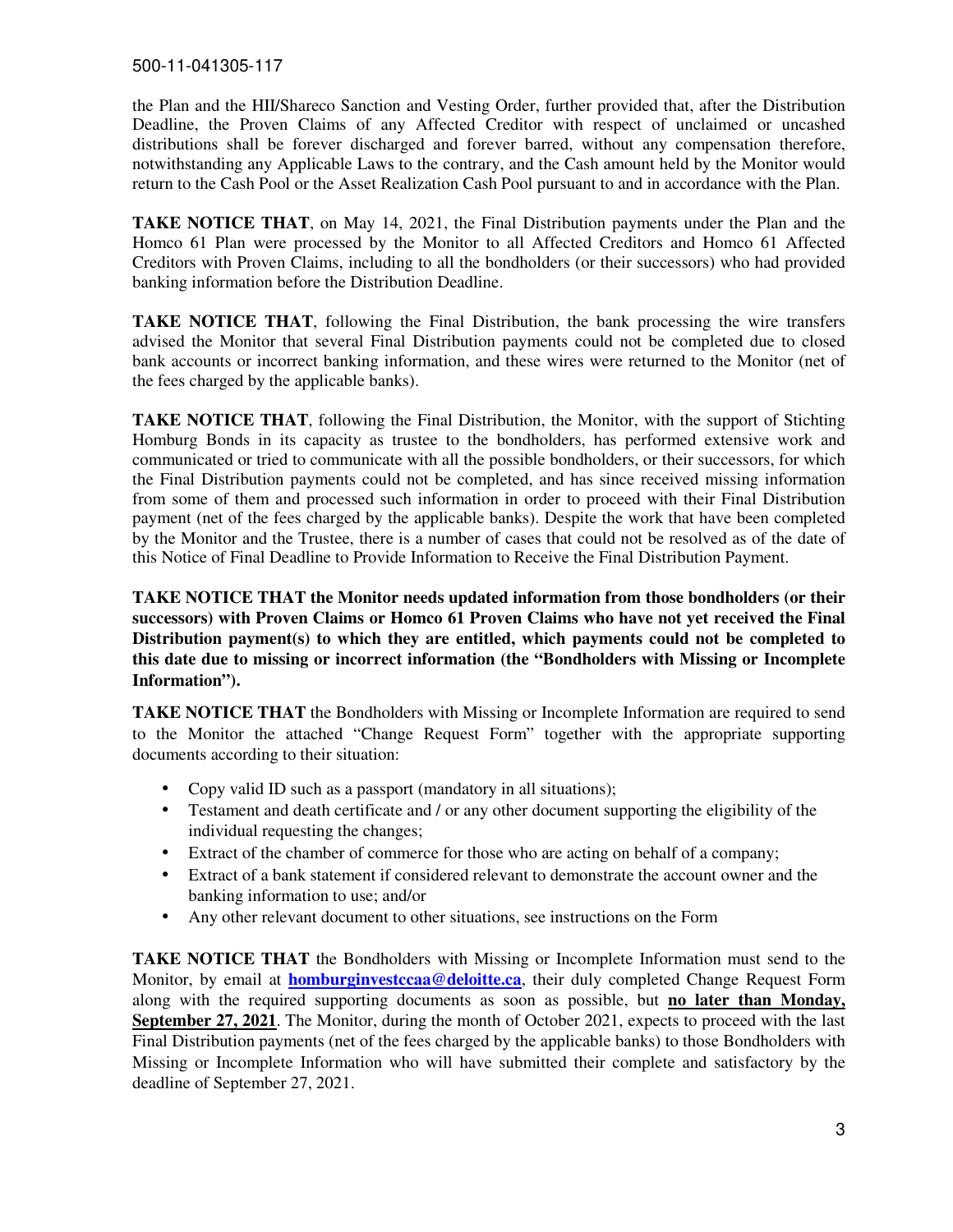500-11-041305-117

**TAKE NOTICE THAT** in the event that the complete and satisfactory information is not provided to the Monitor by September 27, 2021, the right to the Final Distribution payments of Bondholders with Missing or Incomplete Information shall be forever discharged and forever barred, without any compensation therefore, notwithstanding any Applicable Laws to the contrary, and the pending amounts, if any, will be treated pursuant to a final determination which will be sought from the CCAA Court in the month of October 2021.

**DATED** at the City of Montreal in the Province of Quebec, Canada, this **[3rd]** day of September, 2021.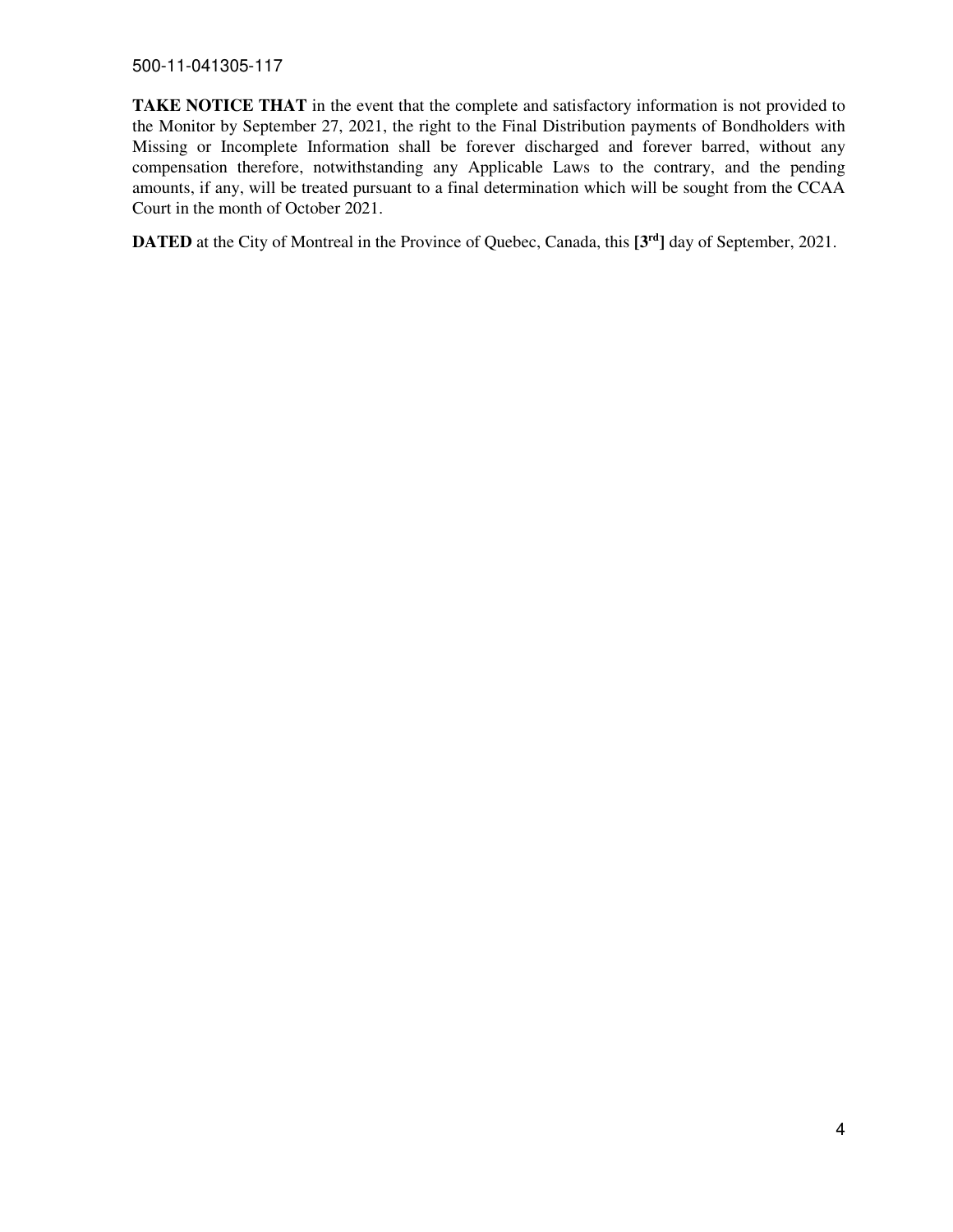## Schedule A

# **Homburg – Bondholder detail change request form**

Please complete the following information (USE PRINT FORMAT OR CAPITAL LETTERS):

# **General Information**

| Customer ID:       |  |
|--------------------|--|
| Company (in case): |  |
| Last name:         |  |
| Initials:          |  |
| Address:           |  |
| Postal Code:       |  |
| City:              |  |
| Country:           |  |
| Phone:             |  |
| Email:             |  |

# **Banking Information**

| Beneficiary:         |  |
|----------------------|--|
|                      |  |
|                      |  |
| <b>Bank Name:</b>    |  |
|                      |  |
|                      |  |
| <b>Bank City:</b>    |  |
|                      |  |
|                      |  |
| <b>Bank Country:</b> |  |
|                      |  |
|                      |  |
| Swiftcode:           |  |
|                      |  |
|                      |  |
| Account number:      |  |
|                      |  |
|                      |  |
| <b>IBAN:</b>         |  |
|                      |  |
|                      |  |

SEE NEXT PAGE FOR THE LIST OF DOCUMENTS NECESSARY FOR THE CHANGE REQUEST.

**Signature:** Date: